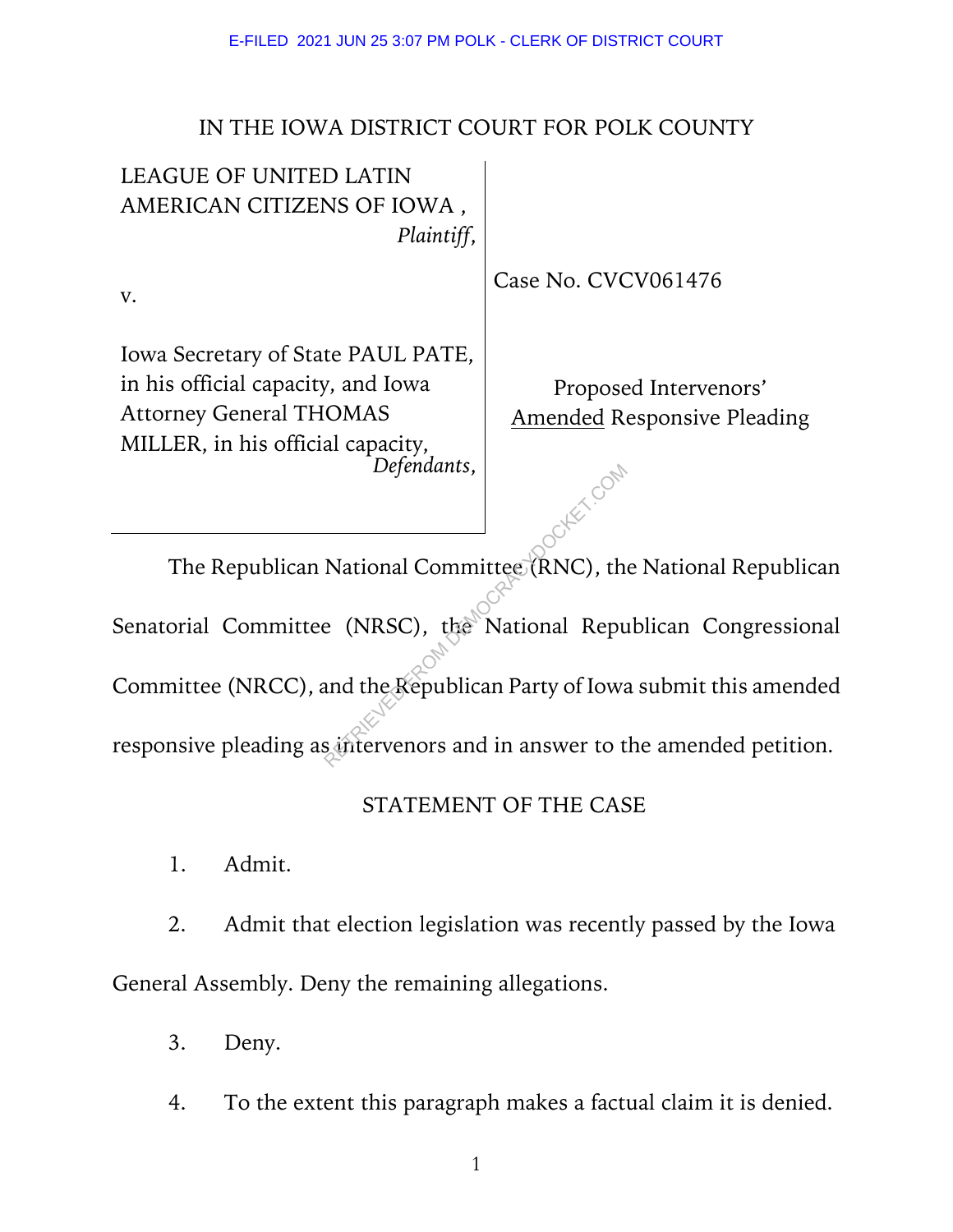- 5. To the extent this paragraph makes a factual claim it is denied.
- 6. To the extent this paragraph makes a factual claim it is denied.
- 7. To the extent this paragraph makes a factual claim it is denied.
- 8. To the extent this paragraph makes a factual claim it is denied.
- 9. Denied.

## JURISDICTION AND VENUE

ROOCKET.COM

- 10. Admitted.
- 11. Admitted.

# PARTIES

- 12. Denied for lack of information.
- 13. Admitted.
- 14. Admitted.

# FACTUAL ALLEGATIONS

- 15. The statistical information cited speaks for itself.
- 16. Admitted.
- 17. Admitted.
- 18. The statistical information cited speaks for itself.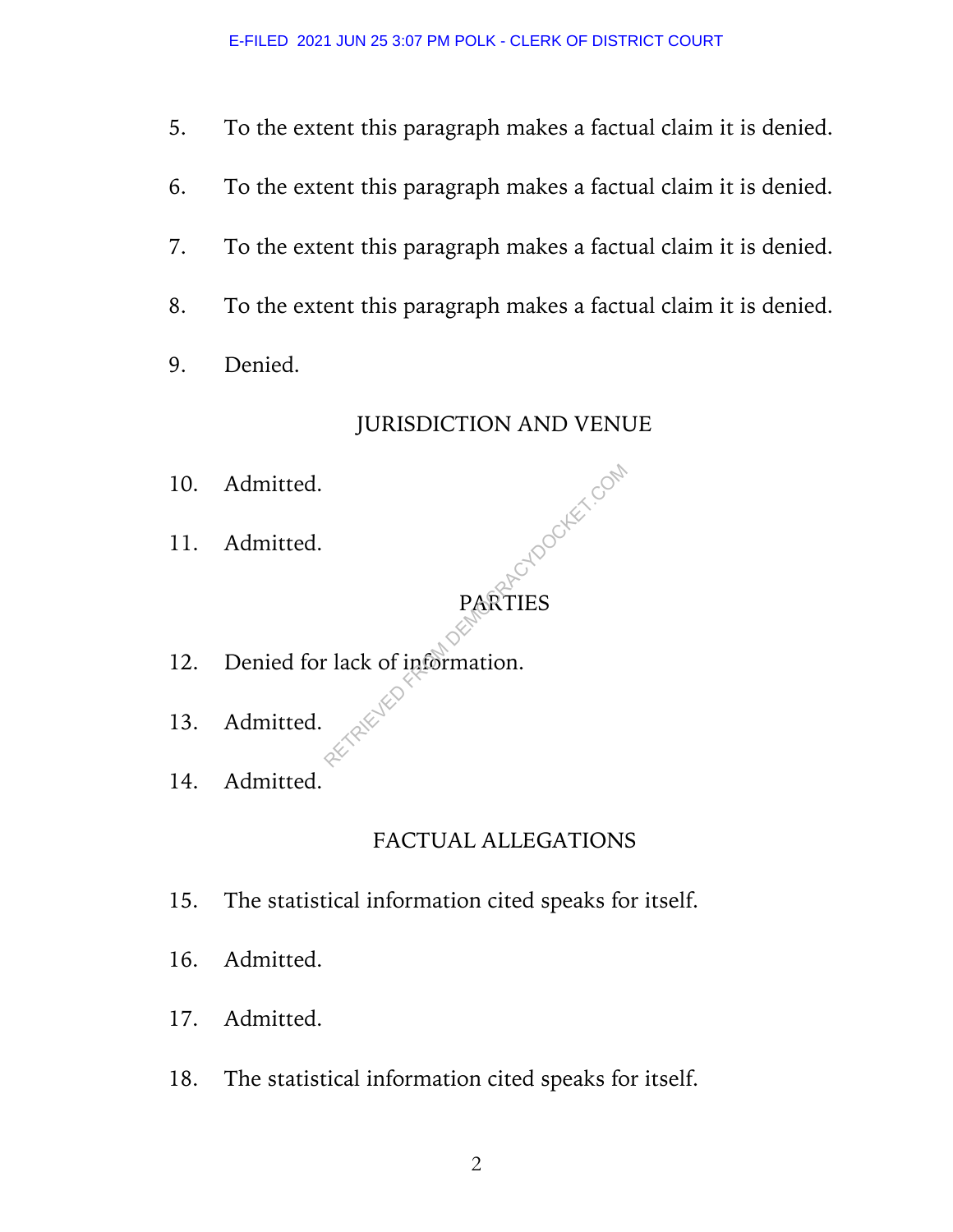- 19. Denied for lack of information.
- 20. Admitted.
- 21. Denied for lack of information.
- 22. Admitted.
- 23. Admitted.
- 24. Denied for lack of information.
- 25. Admitted.
- 26. To the extent this paragraph makes a factual claim it is denied. ent this paragraph makes a fact
- 27. Denied.
- 28. Denied for lack of information.
- 29. Denied for lack of information.
- 30. Denied for lack of information.
- 31. Denied for lack of information.
- 32. Denied for lack of information.
- 33. Denied for lack of information.
- 34. Denied for lack of information.
- 35. Denied for lack of information.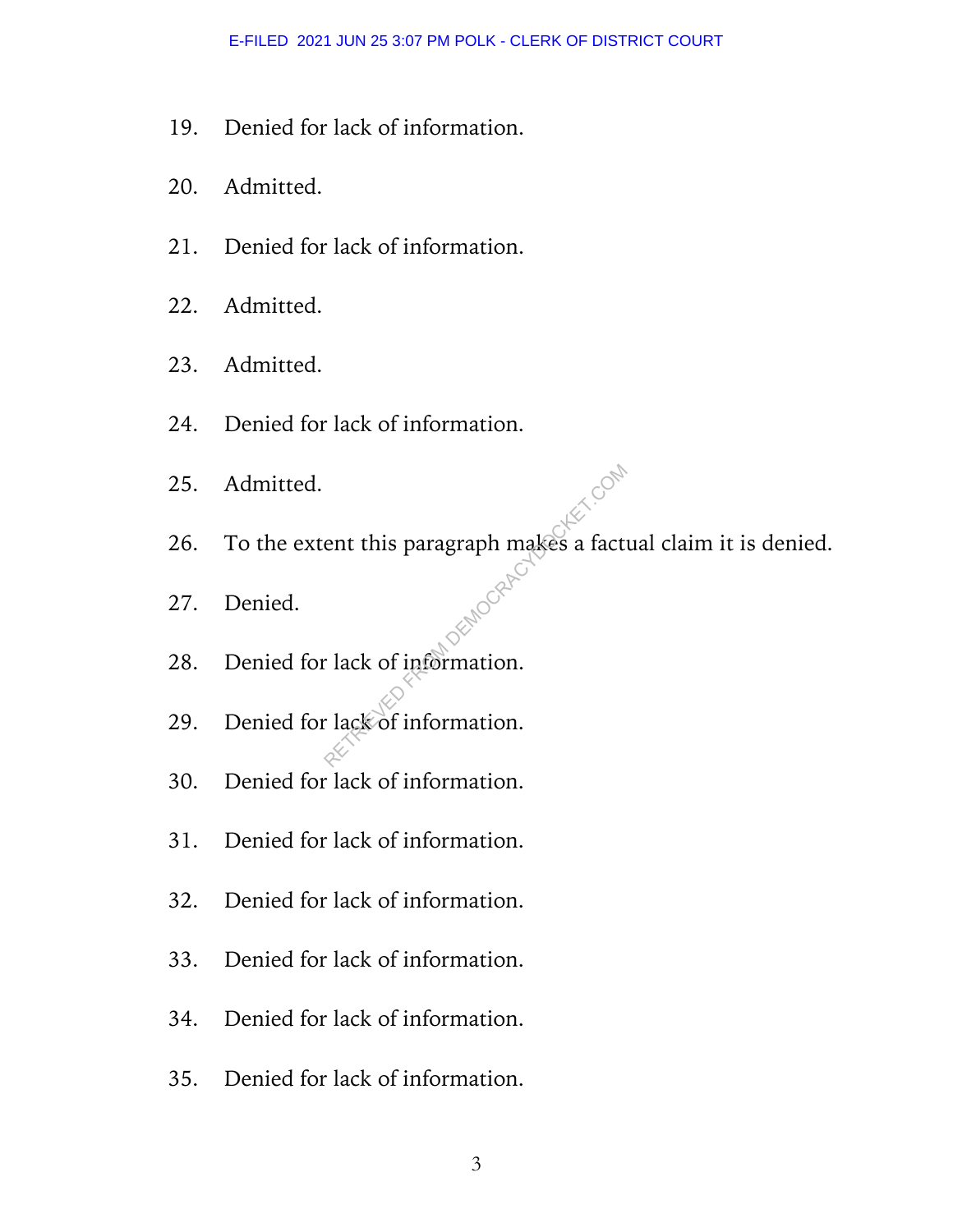36. Deny the legislation is properly named in this paragraph. The legislative record speaks for itself.

37. Admitted.

38. The legislative record speaks for itself.

39. Denied.

40. Deny the legislation is properly named in this paragraph. The provisions of the law speak for themselves.

41. Deny the legislation is properly named in this paragraph. The provisions of the law speak for themselves.

42. Deny the legislation is properly named in this paragraph. The provisions of the law speak for themselves. Speak for themselves.<br>
Regislation is properly paimed in<br>
speak for themselves.<br>
Regislation is properly named in<br>
speak for themselves.

43. Deny the legislation is properly named in this paragraph. The provisions of the law speak for themselves.

44. Deny the legislation is properly named in this paragraph. The provisions of the law speak for themselves.

45. Deny the legislation is properly named in this paragraph. The provisions of the law speak for themselves.

4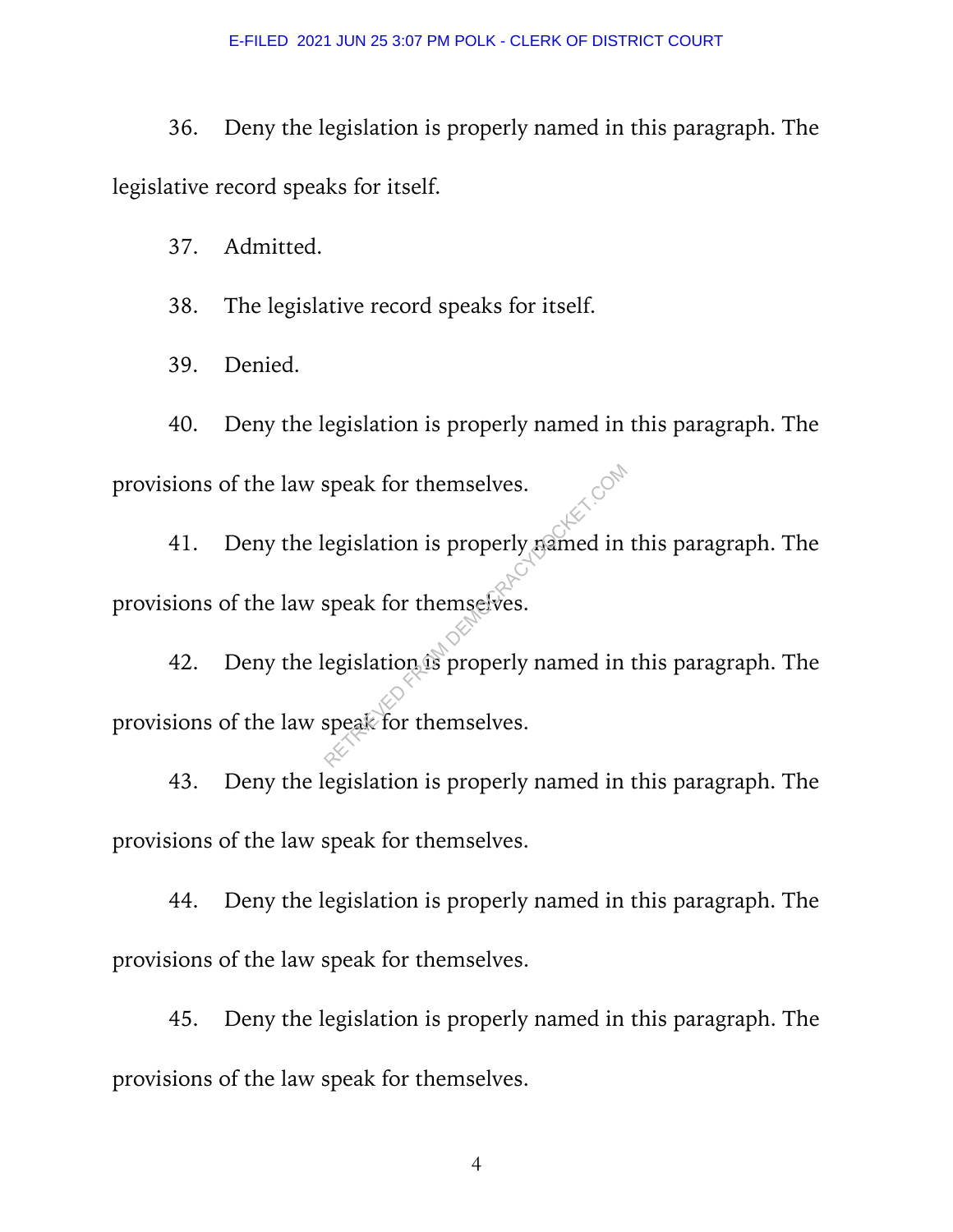- 46. Admitted.
- 47. Denied.
- 48. Admitted.

49. Deny the legislation is properly named in this paragraph. The provisions of the law speak for themselves.

50. Denied.

- 51. Denied.
- 52. Denied.
- 53. Deny the legislation is properly named in this paragraph. The provisions of the law speak for themselves. egislation is properly named in
	- 54. Denied.

55. Deny the legislation is properly named in this paragraph. The provisions of the law speak for themselves.

56. Denied.

57. Deny the legislation is properly named in this paragraph. The provisions of the law speak for themselves.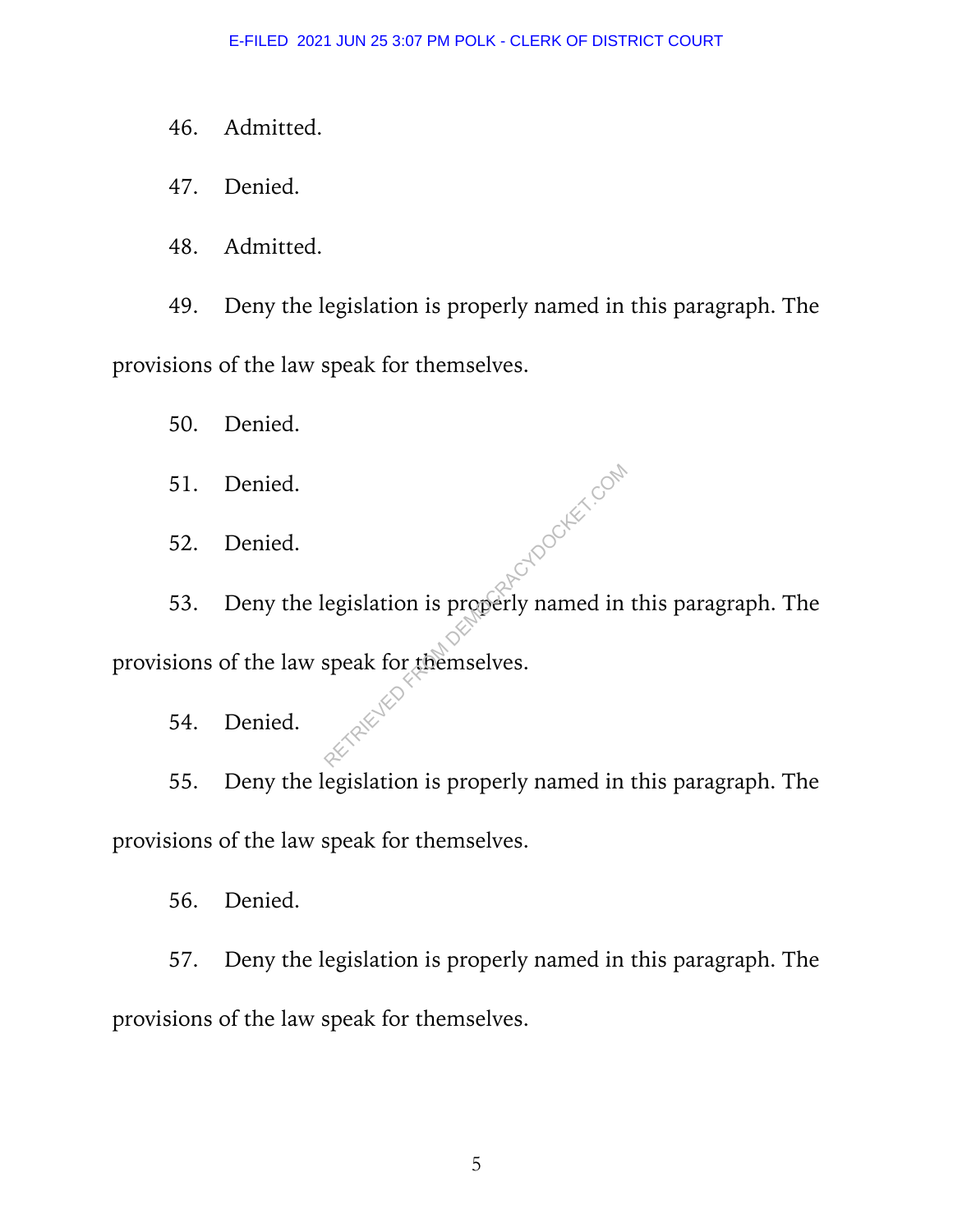58. Deny the legislation is properly named in this paragraph. The provisions of the law speak for themselves.

59. Deny the legislation is properly named in this paragraph. The provisions of the law speak for themselves.

- 60. Denied.
- 61. The provisions of the law speak for themselves.
- 62. Denied. 63. Denied. 64. Denied. 65. Denied. 66. Denied. RETRIEVED FROM DEMOCRACYDOCKET.COM
- 67. Denied.
- 68. Denied.
- 69. Denied.
- 70. Denied.
- 71. Denied.
- 72. Denied.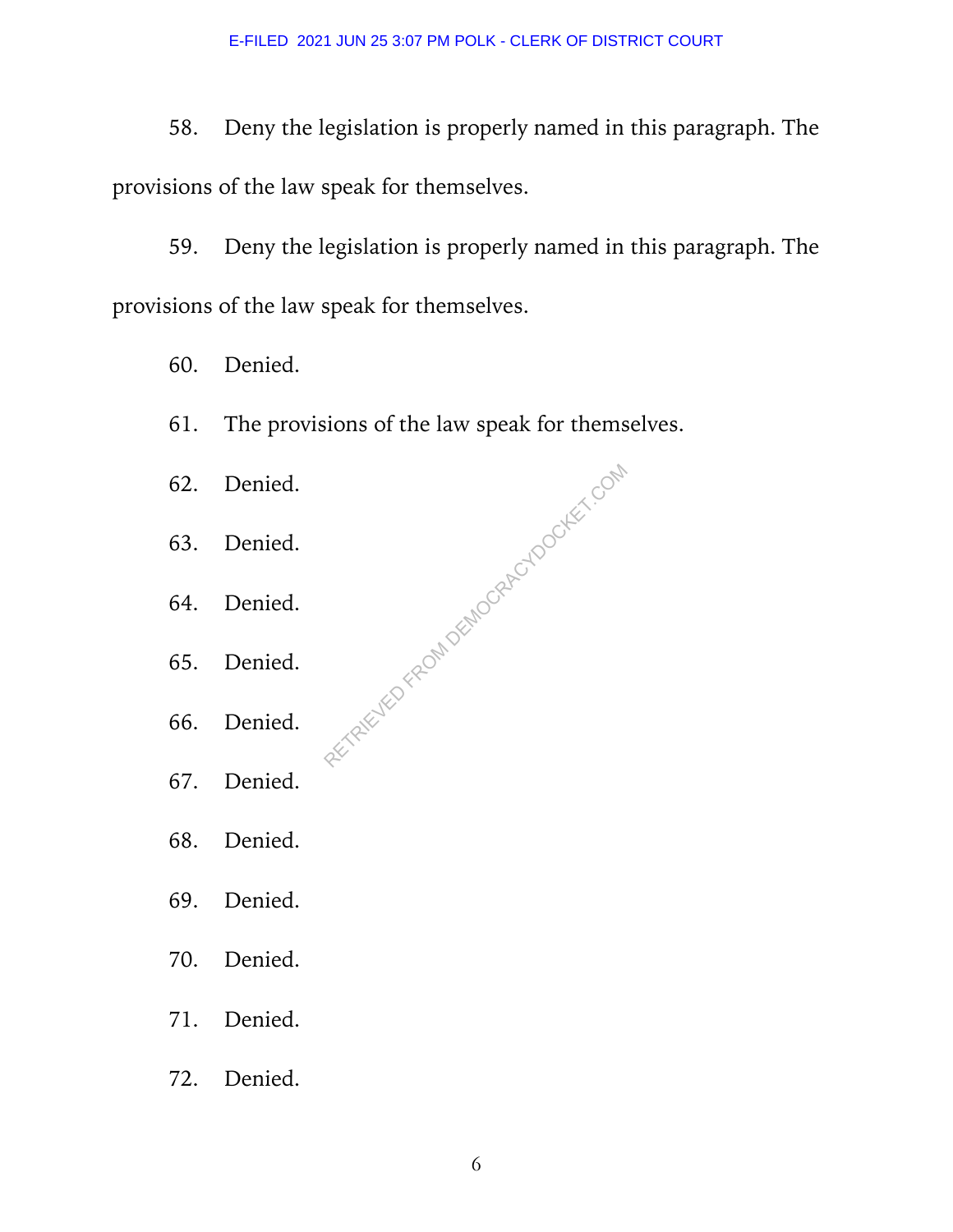- 73. Denied.
- 74. Denied.

### CAUSES OF ACTION

#### COUNT I

- 75. The answers provided above are reincorporated.
- 76. Deny that the paragraph fully and fairly sets forth the legal RETREVED FROM DEMOCRACYDOCKET.COM

issues presented by the Petition.

- 77. Denied.
- 78. Denied.
- 79. Denied.
- 80. Denied.
- 81. Denied.
- 82. Denied.
- 83. Denied.
- 84. Denied.
- 85. Denied.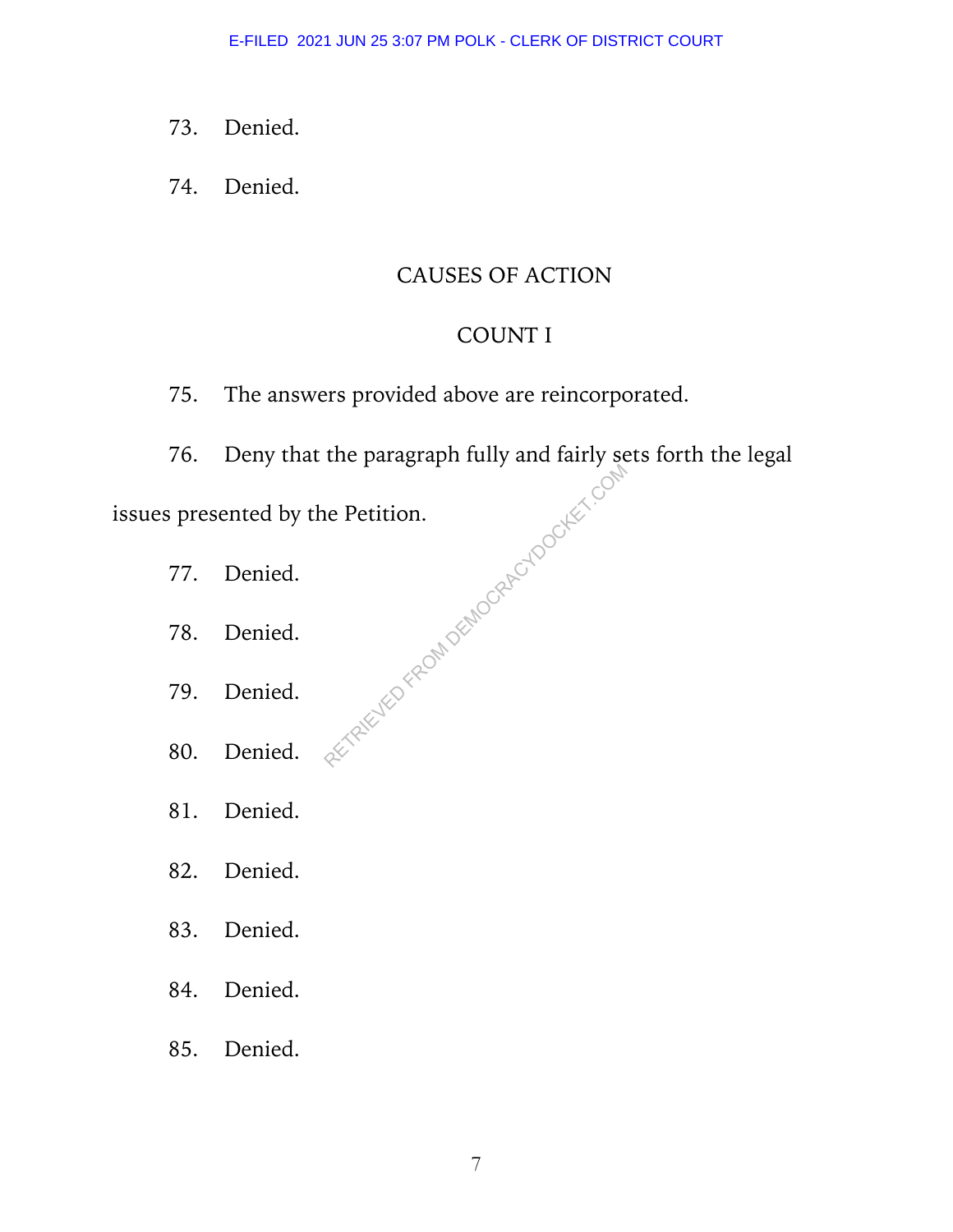- 86. Denied.
- 87. Denied.
- 88. Denied.

## COUNT II

- 89. The answers provided above are reincorporated.
- 90. Deny that the paragraph fully and fairly sets forth the legal TRIEVED FROM DEMOCRACYDOCKET.COM

issues presented by the Petition.

- 91. Denied.
- 92. Denied.
- 93. Denied.
- 94. Denied.

## COUNT III

95. The answers provided above are reincorporated.

96. Deny that the paragraph fully and fairly sets forth the legal issues presented by the Petition.

- 97. Denied.
- 98. Denied.